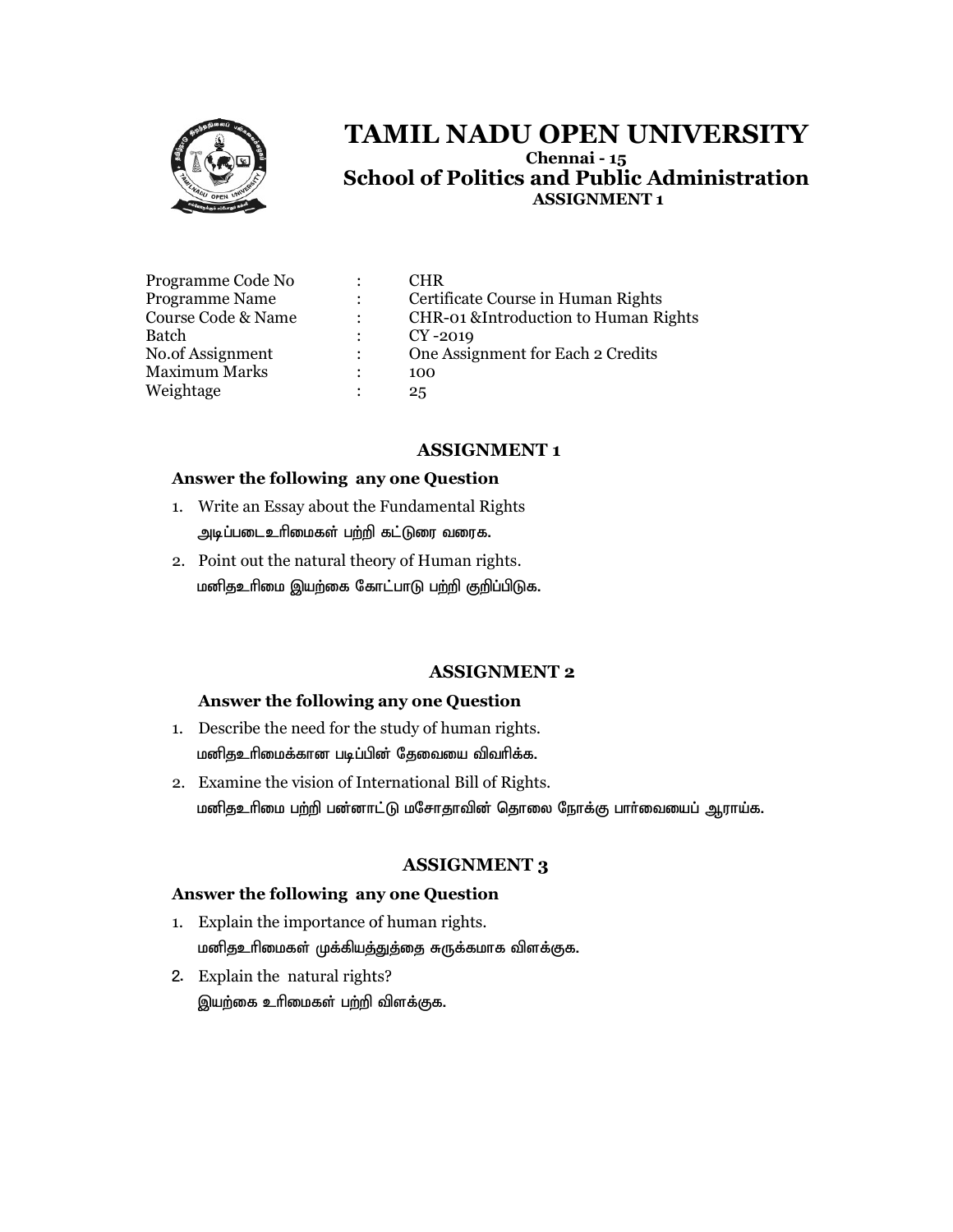

# TAMIL NADU OPEN UNIVERSITY TAMIL Chennai - 15 TAMIL NADU School of Politics and Public Administration<br>ASSIGNMENT 2

| Programme Code No     | $\ddot{\cdot}$            | <b>CHR</b>                                        |
|-----------------------|---------------------------|---------------------------------------------------|
| <b>Programme Name</b> | $\mathbb{R}^{\mathbb{Z}}$ | Certificate Course in Human Rights                |
| Course Code & Name    | $\ddot{\phantom{a}}$      | CHR-02 & Instruments for Promotion and Protection |
|                       |                           | of Human Rights                                   |
| <b>Batch</b>          | $\ddot{\phantom{a}}$      | $CY-2019$                                         |
| No.of Assignment      | $\ddot{\phantom{a}}$      | One Assignment for Each 2 Credits                 |
| <b>Maximum Marks</b>  |                           | 100                                               |
| Weightage             |                           | 25                                                |

#### ASSIGNMENT 1

#### Answer the Following any one Question

- 1. Point out the impact of French revolution. பிரெஞ்சுப் புரட்சியின் தாக்கத்தை குறிப்பிடுக.
- 2. Write an Essay about Universal Declaration of Human Rights பண்நாட்டு மனிதஉரிமைகள் பிரகடனம் பற்றி விவரி.

#### ASSIGNMENT 2

#### Answer the Following any one Question

- 1. Pointout the important of Jeneva Convention ஜனிவா மாநட்டின் முக்கியதுவத்தை பற்றி குறிப்பிடுக.
- 2. Vienna declaration of Human rights Describe மனிதஉரிமைகள் பற்றிய வியனா பிரகடனம் - விவாதிக்க

#### ASSIGNMENT 3

#### Answer the following any one Question

- 1. State the Human Rights in Srilanka. State Human இலங்கையில் மனிதஉரிமைகள் நிலை பற்றி குறிப்பிடுக.
- 2. Discribe the Structure and Functions of the United Nation Human Rights Organization.

பண்நாட்டு மனிதஉரிமைகள் ஆணையத்தின் அமைப்பு மற்றும் பணிகளை - விவாதிக